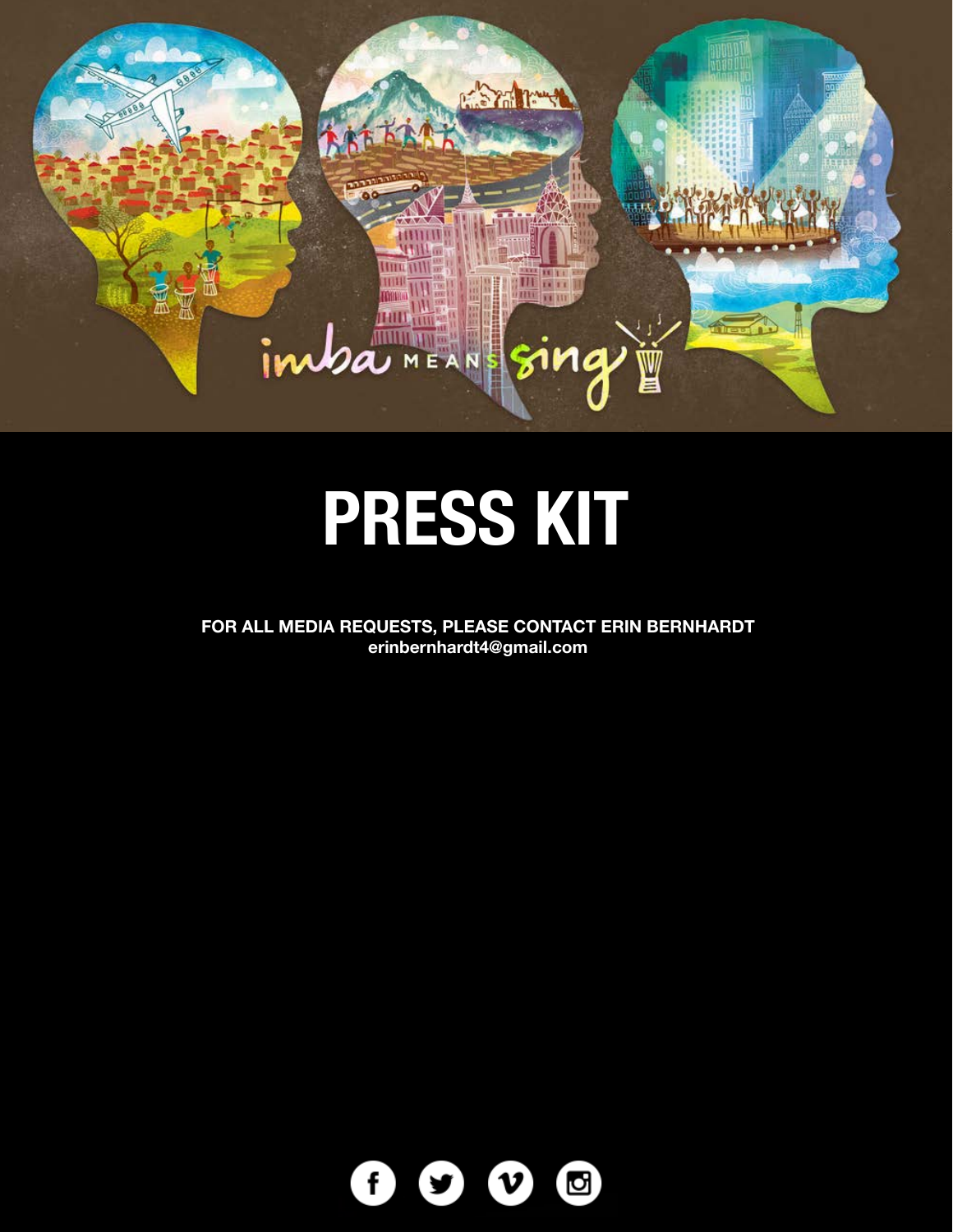

## **ABOUT THE FILM**

imba MEANS sing

#### **An independent documentary feature film, IMBA MEANS SING proves the power of music and the impact of an education.**

IMBA MEANS SING is the story of one little boy who is a big star. As the celebrity drummer from the Grammy-nominated African Children's Choir, Moses relies on his youthful resilience. Growing up in the slums of Kampala, Uganda, Moses and his family lack enough resources for him to even attend the first grade.

The film is an intimate character portrait, stunningly shot and told through Moses' perspective on his one shot journey from poverty towards his dream of becoming a pilot.

Our goal is to leverage IMBA MEANS SING through audience outreach and engagement to raise awareness and support for music education locally and equal access to education as a human right globally.

**We are donating 100% of film profits to support the Choir's work educating thousands of children across Africa!**

We are partnering with some of the most effective poverty alleviation and youth empowerment organizations in the world, including:

The African Children's Choir Creative Visions Foundation Girl Talk, Inc. The United Nations The House of Blues Foundation ONE Campaign The Hilde Back Education Fund The Global Soap Project The Akola Project Choral groups around the globe!

**FOR ALL MEDIA REQUESTS, PLEASE CONTACT ERIN BERNHARDT [erinbernhardt4@gmail.com](mailto:%20erinbernhardt4%40gmail.com?subject=PRESS%20REQUEST%3A%20IMBA)**

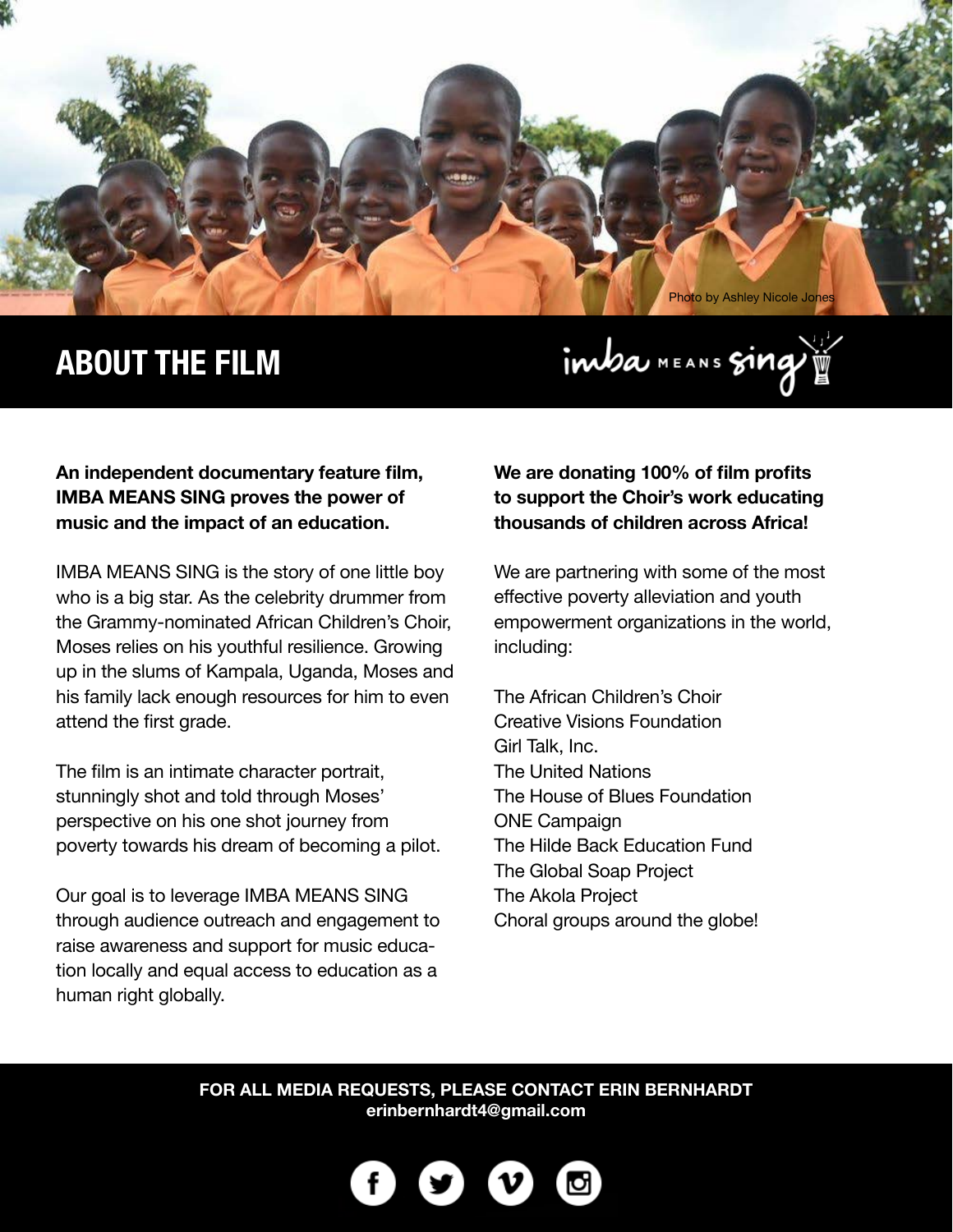

## **ABOUT THE FILMMAKERS**



#### **ERIN BERNHARDT, Producer**

Erin works through film, journalism and events to inspire and motivate people to rally behind important issues. Prior to IMBA MEANS SING, Erin was a writer/producer at CNN, where she won an Emmy and two Peabody Awards. Erin is a graduate of the University of Virginia and served in the Peace Corps in Madagascar. Erin is a member of LEAD Atlanta and the Beltline's Young Advisory Council.

#### **DANIELLE BERNSTIEN, Director and Editor**

Danielle is an award winning filmmaker dedicated to social issues. She attended School of the Museum of Fine Arts at Tufts University and founded Clear Films Productions. Her directorial debut, *WhenClouds Clear*, which attended over 50 film festivals. She has won a Cine Golden Eagle Award, Accolade Award, the New York State Council of the Arts Grant, and First Pix NextPix. She is a contributor to ONE.org and the proud mom to a baby girl!

#### **JASON MARIS, Cinematographer**

Jason Maris has traveled extensively documenting projects for a diverse client base, including the United States Marine Corp, Turner Broadcasting, Nike, Atlanta Falcons, and Coca Cola. As a Getty photographer his editorial work has been published worldwide in publications such as *Time Magazine, Newsweek,* and *ESPN*. He has won several awards, most recently a Bronze Addy, and is a father of three.

#### **RYAN POTESTA, Score Composer**

Ryan is an LA-based musician, composer, producer and performer and a member of notable modern rock band Magnets and Ghosts with Dean Roland.

#### **Additional Producers:**

KATHY ELDON/TREVOR HALL, Co-Producers STEPHEN NEMETH, Executive Producer EMMANUEL JAL, Executive Producer

#### **FOR ALL MEDIA REQUESTS, PLEASE CONTACT ERIN BERNHARDT [erinbernhardt4@gmail.com](mailto:%20erinbernhardt4%40gmail.com?subject=PRESS%20REQUEST%3A%20IMBA)**